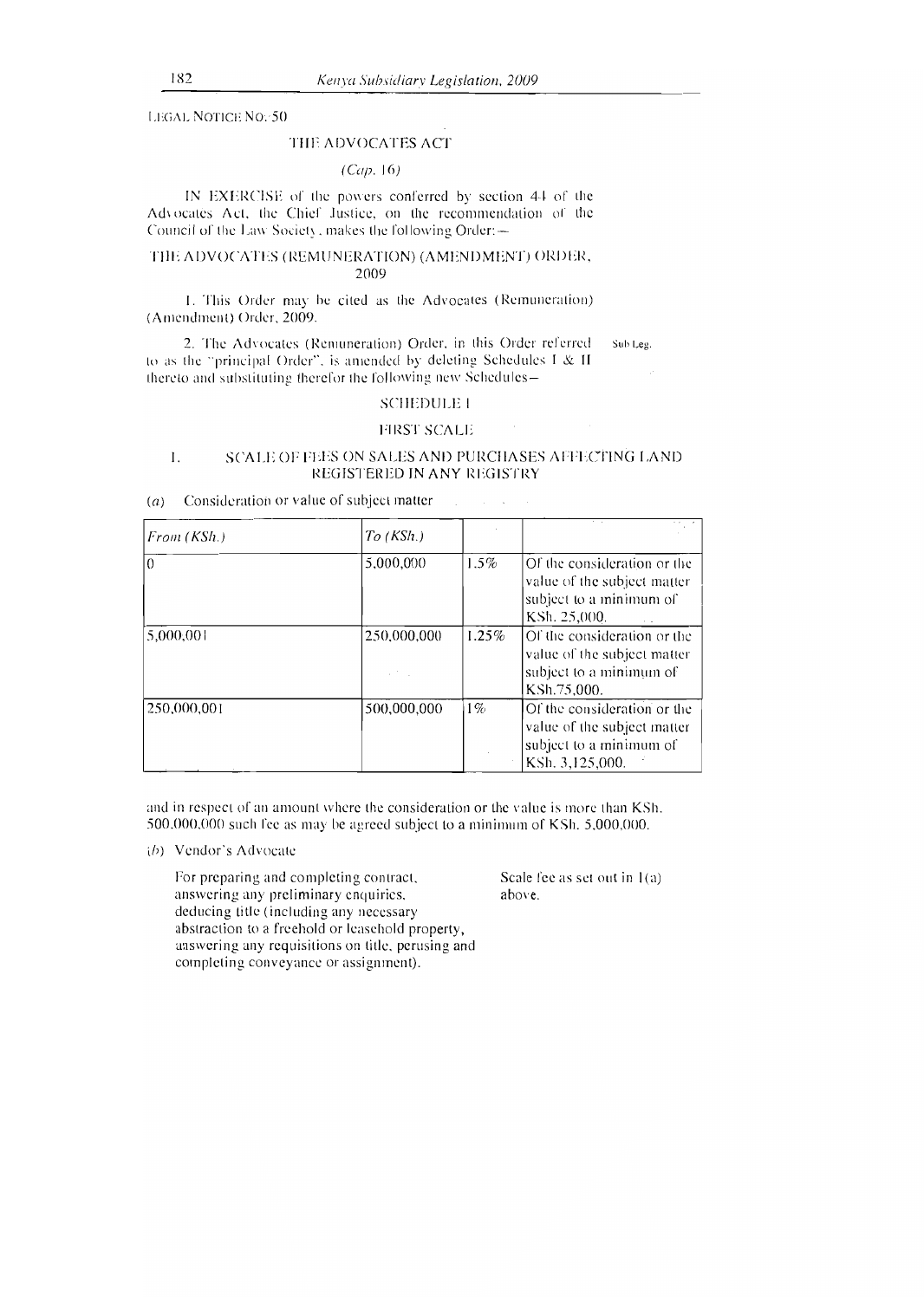# (c) Purchaser's Advocate

For investigating title to a freehold or Scale fee as set out in  $1(a)$  above. leasehold property and preparing and completing conveyance (including perusal and completion of contract, it any)

Note: Fees will be calculated on the consideration or value of the transaction using the percentage rate of the band within which the consideration lies. It shall not be emulative.

# 2. SCALE OF FEES ON MORTGAGES OR CHARGES AFFECTING LAND REGISTERED IN ANY REGISTRY

| $\left( a\right)$ | Consideration or value of subject matter |  |  |
|-------------------|------------------------------------------|--|--|
|-------------------|------------------------------------------|--|--|

| From (KSh.) | $To$ (KSh.) |         |                                                                                                               |
|-------------|-------------|---------|---------------------------------------------------------------------------------------------------------------|
|             | 2,500,000   | $1.5\%$ | Of the consideration or the value of the subject<br>matter subject to a minimum of KSh.20,000.                |
| 2.500,001   | 5,000,000   | 1.25%   | Of the consideration or the value of the subject<br>matter subject to a minimum of KSh.37,500.                |
| 5,000,001   | 250,000,000 | $1\%$   | Of the consideration or the value of the subject<br>subject to a<br>minimum<br>matter<br>ΩL<br>KSh.62,500,000 |
| 250,000,001 | 500,000,000 | $0.6\%$ | Of the consideration or the value of the subject<br>matter subject to a minimum of KSh.2,500,000              |

and in respect of an amount where the consideration or value is more than KSh. 500,000,000 such *fee* as may he agreed subject to a minimum of Ksh. 3,000,000.

*(b)* Mortgagor's Advocate

|     | (i) For deducing title (including<br>any necessary abstraction) to a<br>freehold or leasehold property,<br>answering any requisitions on<br>title, perusing and completing<br>mortgage. | One-half of the scale set under $2$ (a) above<br>(so that the minimum fee charged<br>is not less than one half of the minimum<br>permitted to be charged under 2(a) above). |
|-----|-----------------------------------------------------------------------------------------------------------------------------------------------------------------------------------------|-----------------------------------------------------------------------------------------------------------------------------------------------------------------------------|
|     | (ii) For preparing and completing<br>reconveyance or reassignment<br>of mortgage.                                                                                                       | One-quarter of the scale fee set out under<br>2 (a) above subject to a minimum charge<br>of KSh.15,000 and maximum<br>of KSh. 50,000.                                       |
| (c) | Mortgagee's Advocate                                                                                                                                                                    |                                                                                                                                                                             |

- - (i) For investigating title to a freehold or Scale fee as set out in  $2$  (a) above. leasehold 'property and preparing and completing mortgage.
	- (ii) For perusing and completing reconveyance One quarter of the scale fees set<br>or reassignment of mortgage, handling out under  $2(a)$  above subject to a or reassignment of mortgage, handling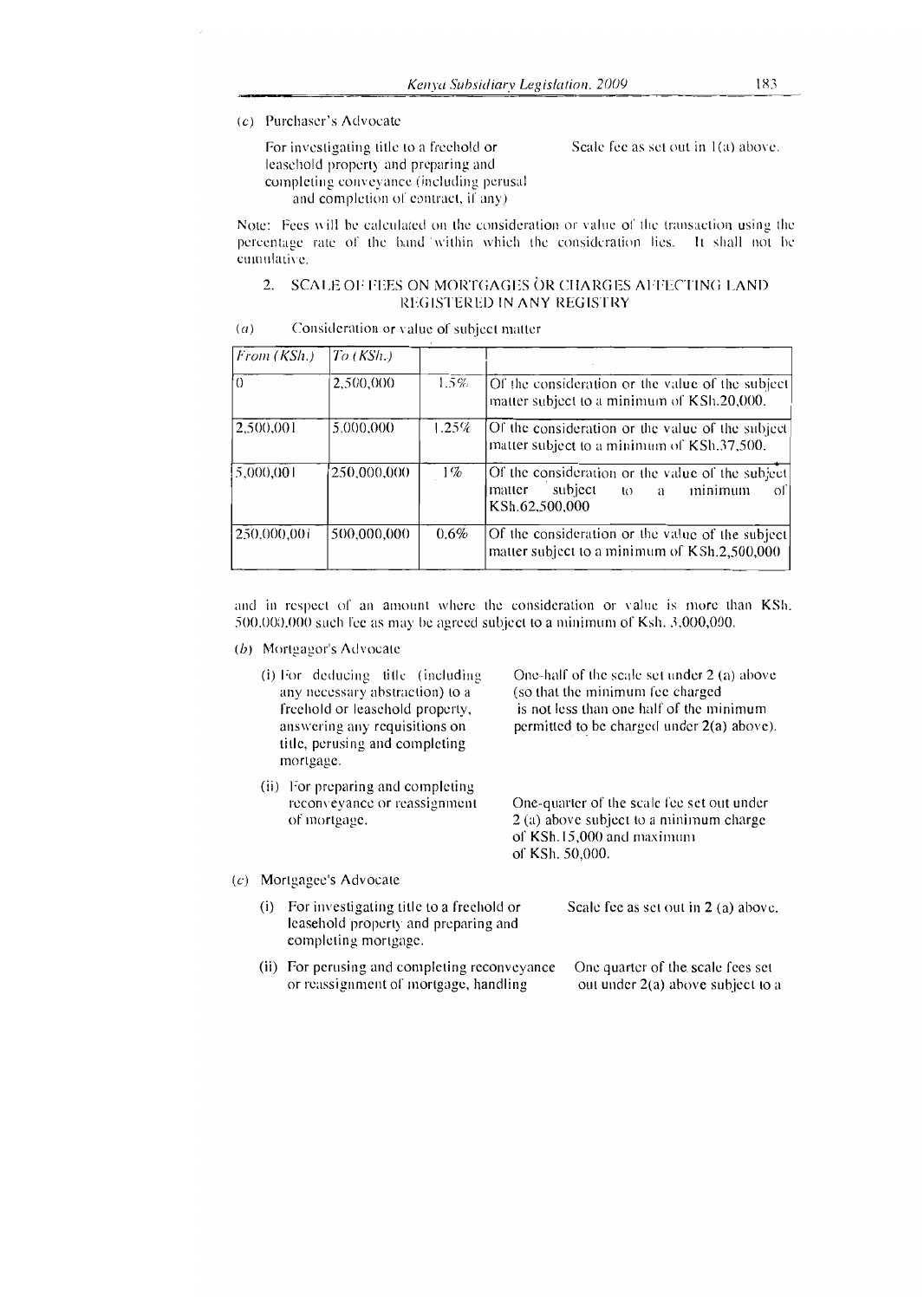documents of title and settling terms of minimum charge of KSh. 15,000 any undertaking for redemption of and a maximum of Shs.50,000.00. mortgage debt.

Note: Fees will be calculated on the consideration or value of the transaction using the percentage rate of the hand within which the consideration lies. It shall not he cumulative.

# SECOND SCALE

### SCALE OE CHARGES RELATING TO MEMORANDA OF EQUITABLE MORTGAGES BY DEPOSIT OF DOCUMENTS OR CHARGES BY DEPOSIT OF TITLE

- I. For investigating title to a freehold or leasehold property and completing and registering a memorandum of equitable mortgage by deposit of documents or a memorandum of charges by deposit of title in respect thereof.
- 2. For preparing. completing and

registering a memorandum of discharge of equitable mortgage by deposit of documents or a memorandum of Discharge of charge by deposit of title.

SCALE FEE

SCALE FEE

One-half of the scale fee set out under 2(a) of (he First Scale.

One-eighth of the scale fee set out under 2 (a) of the First Scale subject to a minimum of KSh. 8,500 and a maximum of Kshs.30,000.00.

*Note*, —Only half of scale fee should be charged for equitable mortgages and charges in the circumstances set out in note (2) to the third scale of this schedule.

#### THIRD SCALE

### SCALE OF CHARGE RELATING TO DEBENTURES

- I. *Single debentures:* 
	- (a) On each single debenture of any nature not creating a security, a fee calculated under Schedule V according to time, complexity and, responsibility.
	- (b) On-each single, debenture of any, nature creating a security the scale fee set out under 2(a) of the First Scale.
- *2. Series of debentures:*

A fee on the total capital for which the series issued as for a single debenture with the addition of fees under Schedule V in respect of the preparation, completion and registration of all debentures after the first.

*3. Debenture stock issued under a debenture trust deed:* 

A fee on the total capital for which the trust is drawn as under 2(a) of the First Scale plus one-half thereof, with such additional amount as may be reasonable taking into account the time, complexity and responsibility involved in each case.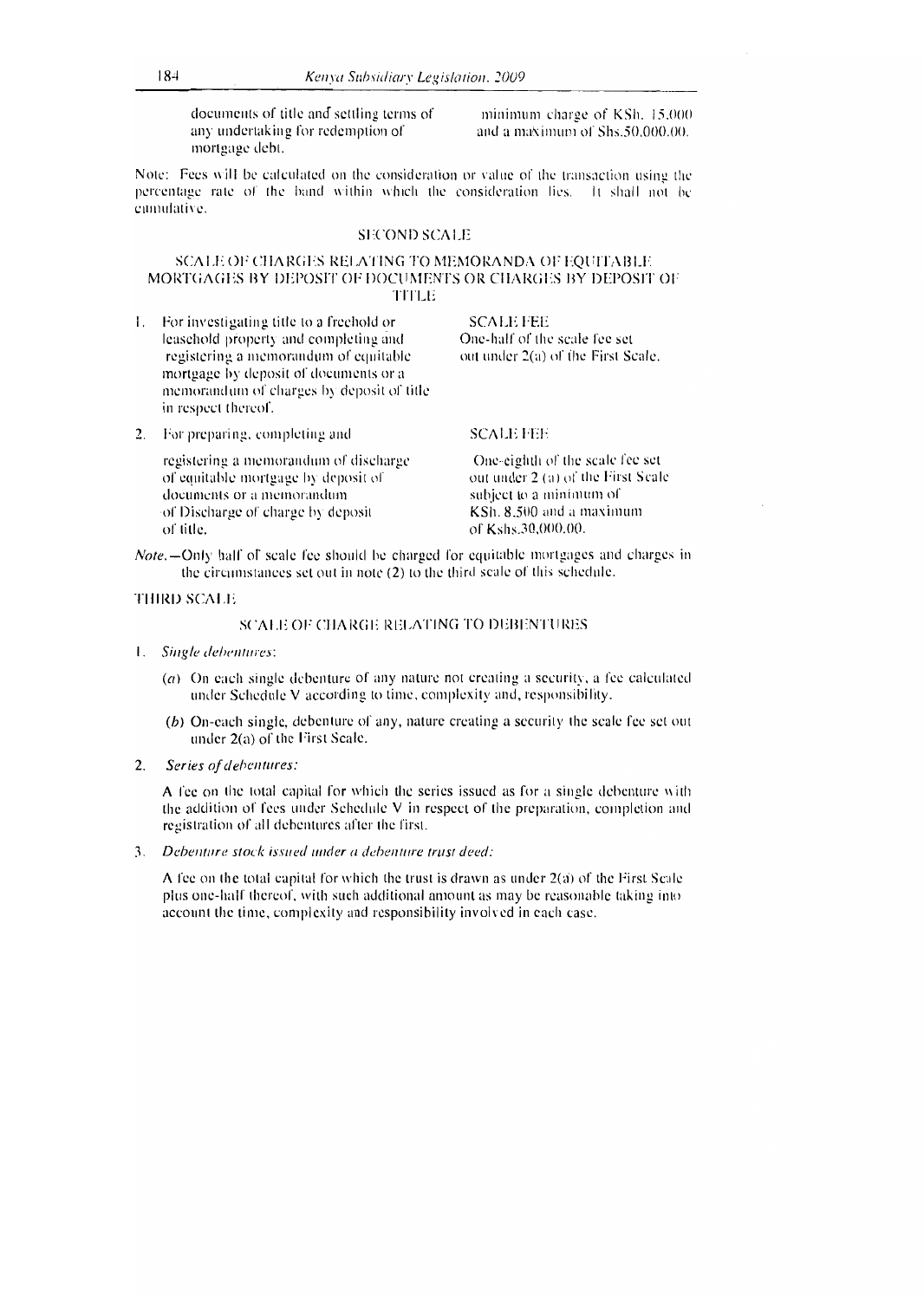**Notes** 

- $\mathcal{V}(a)$ . Where the grantee of a security and the company creating it arc separately represented. the advocate for the company shall he entitled to charge one-half of the fees chargeable by the advocate for the grantee.
- Where one Advocate represents both the grantee of a security and company creating it he shall-he entitled to increase the prescribed fee by forty per cent.
- 2. Where two or more securities are created by a company, whether contemporaneously or subsequently, in favour of the same grantee to secure the same or a lower amount, then the fee payable shall be the full prescribed fee in respect of the principal security plus Twenty Five (25%) percent of the prescribed scale fee for each additional security. For this purpose, where the collateral or supplemental security constitutes immoveable property, a sum equivalent to Twenty-Five (25%) of the prescribed fees shall be charged in respect of each immoveable property so mortgaged in favour of the grantee.
- 3. Where a security by one document by more than one company or other entity in favour of the saute grantee to secure the same amount, then the fee payable shall be the full prescribed fee in respect of the first company and a sum equivalent to Twenty Five  $(25\%)$  of the prescribed fee in respect of each company thereafter, the total fees to he divided equally between the companies unless otherwise agreed bt all the companies in writing.
- $-1$ . Where a security is created by one document by more than one company in favour of more than one grantee, then the fee payable shall be the same as the one prescribed in note 3 above.
- 5. Unless otherwise, agreed by the parties in writing the company or the companies creating a security shall pay the fees of the advocate for the grantee as well as the fees of its or their own advocate.

### **TOURTH SCALE**

### SCALE OF NEGOTIATING COMMISSION ON SALES AND MORTGAGES

|                                            | Scale Fec             | Kslı. |
|--------------------------------------------|-----------------------|-------|
| For negotiating a sale of property by      | On the first          | 112   |
| Private treaty or loan secured by mortgage | £10,000 per £100      |       |
|                                            | Over $£10,000$ to     | 52    |
|                                            | 30,000 pcr £100       |       |
|                                            | Over £30,000 per £100 | 30    |

Note:

- $\mathbf{L}$ In calculating fees payable under any of the above scales a fraction of E100 up to and including  $E50$  shall be accounted as one-half but over  $E50$  shall be accounted as a whole unit of calculation.
- 2. In the above scales, "Mortgage" includes a conveyance, assignment or other assurance, or an agreement to convey, assign or otherwise assure the immovable property or any estate, interest or other right therein to secure the payment of moneys; and "charge" includes an agreement to charge immovable property or any estate. interest or, other right therein to secure the payment of moneys; but neither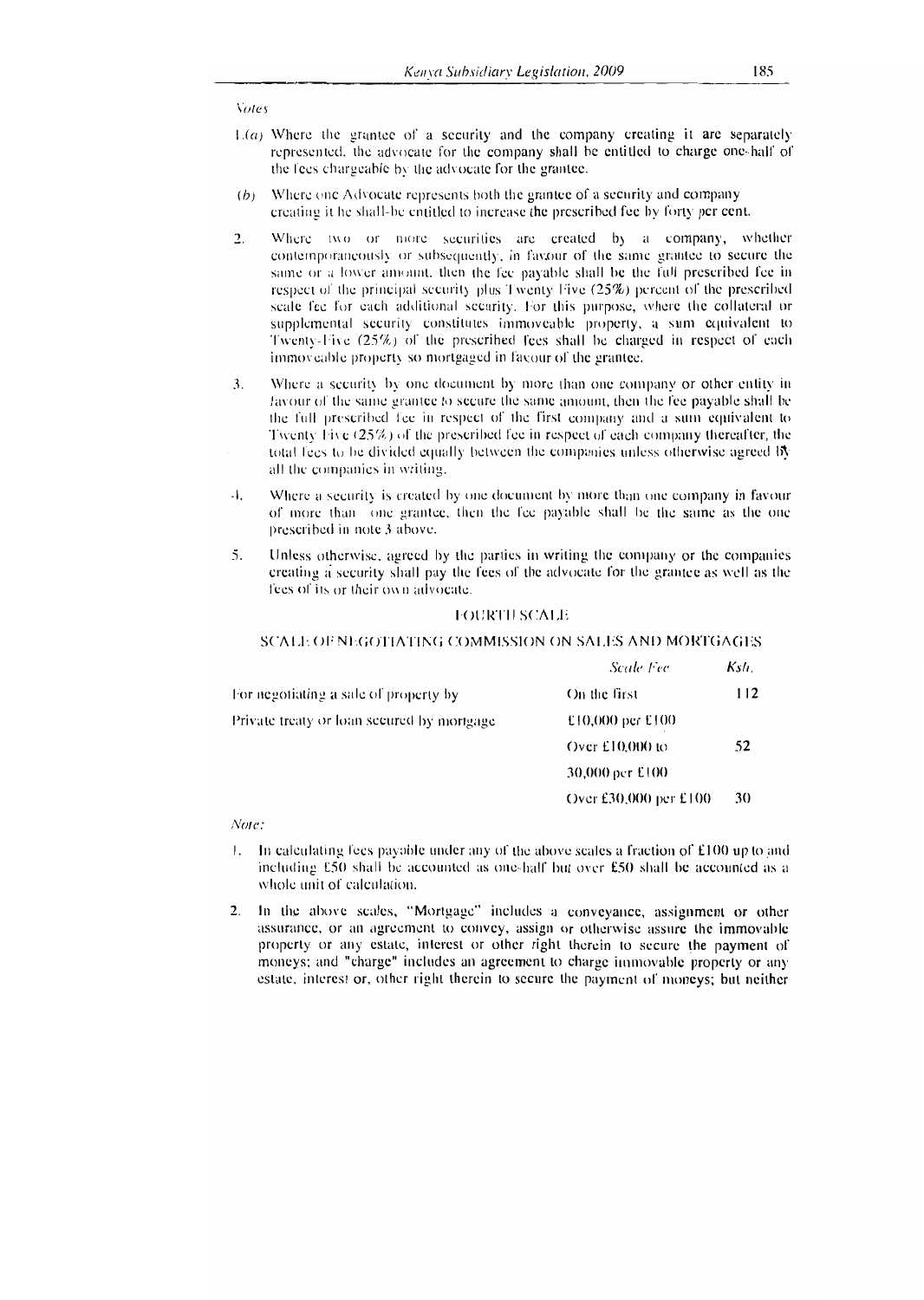word includes a memorandum of equitable mortgage by deposit of documents or a memorandum of charge by deposit of title or an agreement exclusively collateral thereto unless the collateral agreement or covenant to execute a mortgage or charge at some future time or when called upon.

# SCHEDULE II

# SCALE OF CHARGES FOR THE PREPARATION OF LEASES, AGREEMENTS

# FOR LEASES AND TENANCY AGREEMENTS AT A RACK RENT

I. To the advocate preparing, settling and completing lease or agreement and counterpart.

# SCALE FEE

Annual Rent

| From (KSh.) | To (KSh.) |           |                                                                     |
|-------------|-----------|-----------|---------------------------------------------------------------------|
| $\vert$ ()  | 120,000   | 15.00%    | Of the annual rent                                                  |
| 120,001     | 250,000   | 12.50%    | Of the consideration or value or KSh.18,000<br>whichever is higher  |
| 250.001     | 500,000   | $10.00\%$ | Of the consideration or value or KSh.31,250<br>whichever is higher  |
| 500.001     | 1,000,000 | 7.50%     | Of the consideration or value or KSh.50,000<br>whichever is higher  |
| 1,000,001   | 2,000,000 | 5.00%     | Of the consideration or value or KSh.75,000<br>whichever is higher  |
| 2.000,001   | 3,000,000 | $-1.00%$  | Of the consideration or value or KSh.100,000<br>whichever is higher |

and in respect of an amount where the annual rent is more than KSh. 3,000,000 such fee as may be agreed but in any event not less than KSh. 100.000 and not more than the lee chargeable under the last band above plus 1% on the excess amount.

2. To the advocate perusing, amending and One-half of the fee payable under 1 completing lease or agreement or above (so that the minimum fee completing lease or agreement or<br>counterpart

charged is not less than one half of the minimum amount permitted to be charged under).

### ;Voles

- I. Where a varying rent is payable the amount of the annual rent means the amount of the largest rent payable under the lease or agreement.
- 2. In the case of extension of the term of a lease, agreement for lease or tenancy agreement capable of being effected by way of an endorsement on or annexure to the original instrument. the charge shall be calculated under Schedule V.
- 3. Charges as to conveyances in fee, or for any other freehold estate reserving rent, or building leases reserving rent or other long leases not at a rack rent, or agreement for the same respectively, shall be calculated under Schedule V.